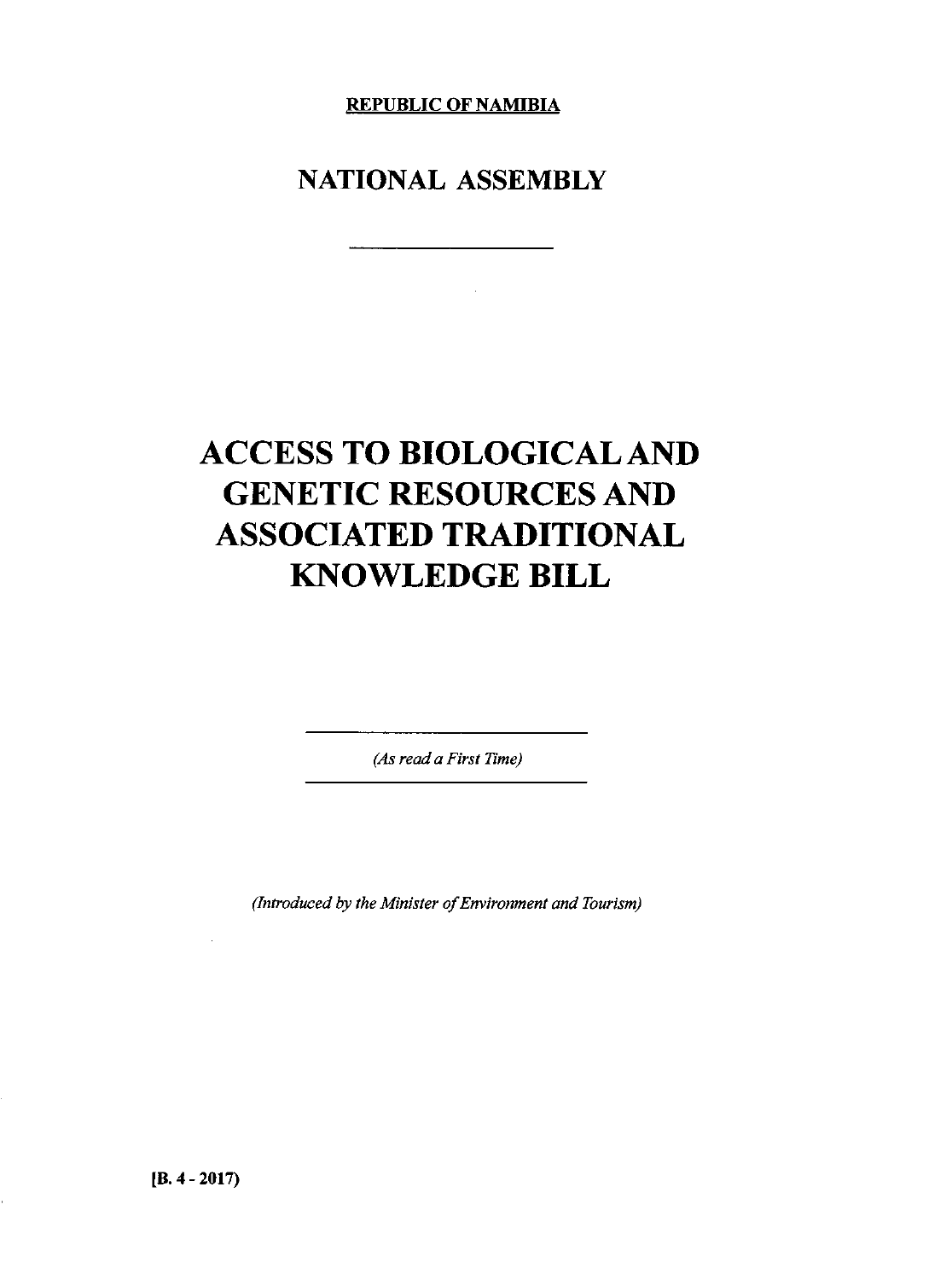**To regulate access to biological or genetic resources and associated traditional knowledge, and innovation, practices and technologies associated with biological and genetic resources and traditional knowledge; to protect the rights of the local communities over biological and genetic resources and associated traditional knowledge; to provide for a fair and equitable mechanism for benefit sharing; to establish the necessary administrative structures and processes for the implementation and enforcement of such principles; and to provide for incidental matters.**

# ARRANGEMENT OF SECTIONS

# PART 1 PRELIMINARY PROVISIONS

- 1 Definitions
- 2. Objects of Act
- 3. Application of Act
- 4. Exemptions from application of Act

# PART 2

# RIGHTS IN RELATION TO BIOLOGICAL AND GENETIC RESOURCES AND ASSOCIATED TRADITIONAL KNOWLEDGE

5. Rights in relation to biological and genetic resources and associated traditional knowledge

# PART 3

# INSTITUTIONAL ARRANGEMENTS

- 6. Directorate of Biological and Genetic Resources and Associated Traditional Knowledge
- 7. Management of special funds

#### PART 4

# ACCESS TO BIOLOGICAL AND GENETIC RESOURCES AND ASSOCIATED TRADITIONAL KNOWLEDGE

- 8. Access permit
- 9. Prior informed consent
- 10. Benefit sharing
- 11. Material transfer agreement

# PART<sub>5</sub>

# RECOGNITION AND PROTECTION OF COMMUNITY RIGHTS

- 12. Recognition of general rights of local communities
- 13. Protection of community intelIectual property rights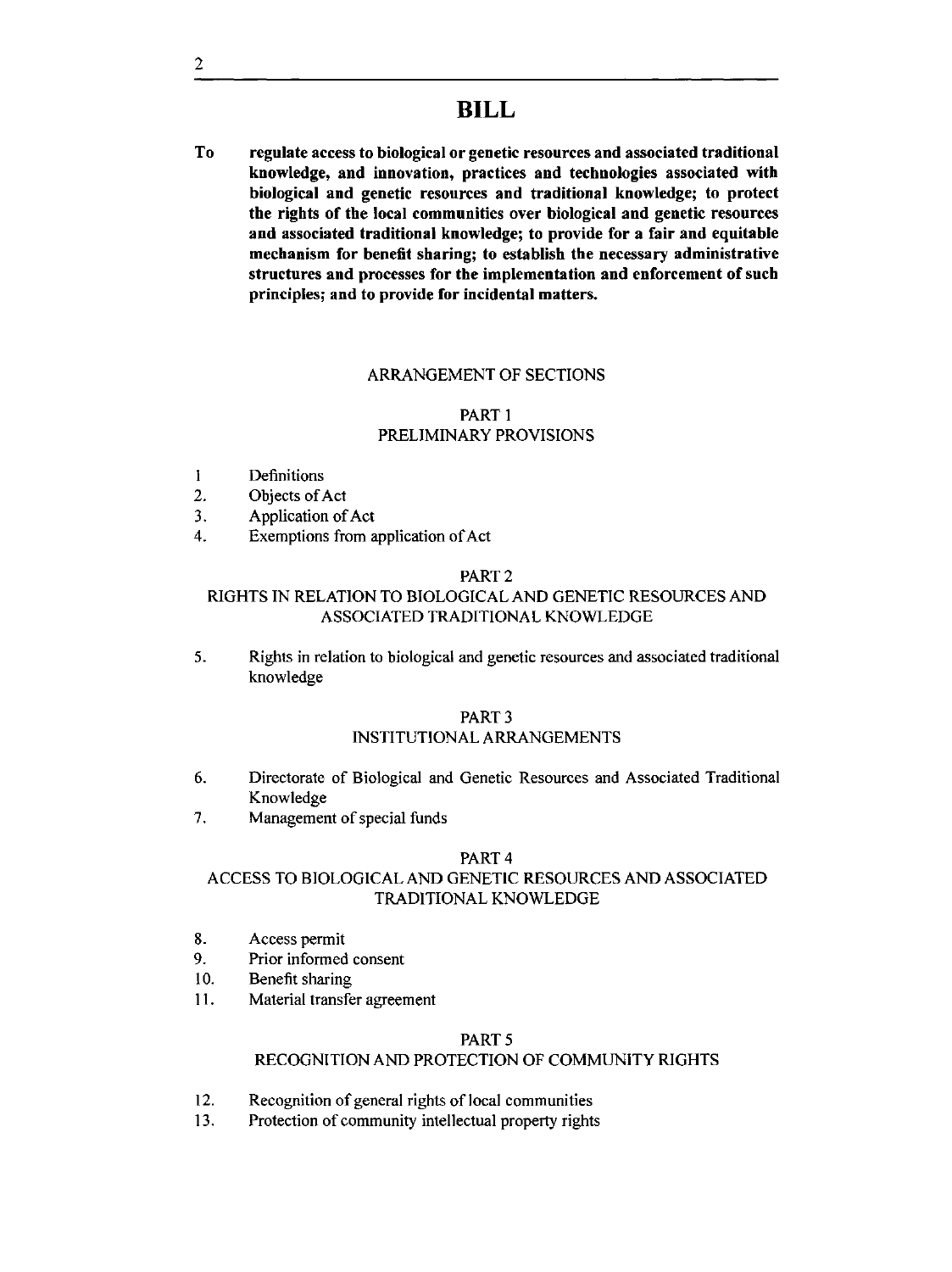# PART 6 OFFENCES, PENALTIES AND FORFEITURE

- 14. Offences and penalties
- 15. Forfeiture

# PART 7

# GENERAL PROVISIONS

- 16. Acts binds State
- 17. Exclusions
- 18. Appeals to Minister
- 19. Appeals to High Court against decision of Minister
- 20. Limitation of personal liabilities
- 21. Offences by body corporate and jurisdiction
- 22. Delegation and assignment of powers and functions
- 23. Regulations
- 24. Transitional provisions
- 25. Short title and commencement

**BE IT ENACTED** as passed by the Parliament, and assented to by the President of the Republic of Namibia as follows:

# PART 1 PRELIMINARY PROVISIONS

#### **Definitions**

1. In this Act, unless the context otherwise indicates -

"access" means obtaining, collecting, possessing, acquiring, using, selling, either directly or indirectly, biological or genetic resources found in both *in situ* or *ex situ* conditions under the control of the State, or parts thereof, derivatives, products including synthetic products, and where applicable, intangible components or associated traditional knowledge, for purposes regulated under this Act;

"access and benefit sharing agreement" means an agreement mutually concluded between the right holders and the user, which provides for the terms of accessing biological and genetic resources and associated traditional knowledge and the sharing by the user, of any future benefits, that may derive from the activities involving the biological and genetic resources and associated traditional knowledge with the right holders;

"access permit" means a permit authorising access to biological and genetic resources and associated traditional knowledge issued under section 8;

"associated traditional knowledge" means the accumulated individual or collective knowledge, practices, innovations or technologies associated with biological and genetic resources which is created or developed over generations by local communities, vital for conservation, sustainable utilisation of biological and genetic resources and of socioeconomic value;

"benefits" means any monetary or non-monetary gain or profit or interest or advantage arising from or accruing to or out of commercialisation, industrial application or economic use of the biological and genetic resources and associated traditional knowledge, to derive, develop or modify a product or process.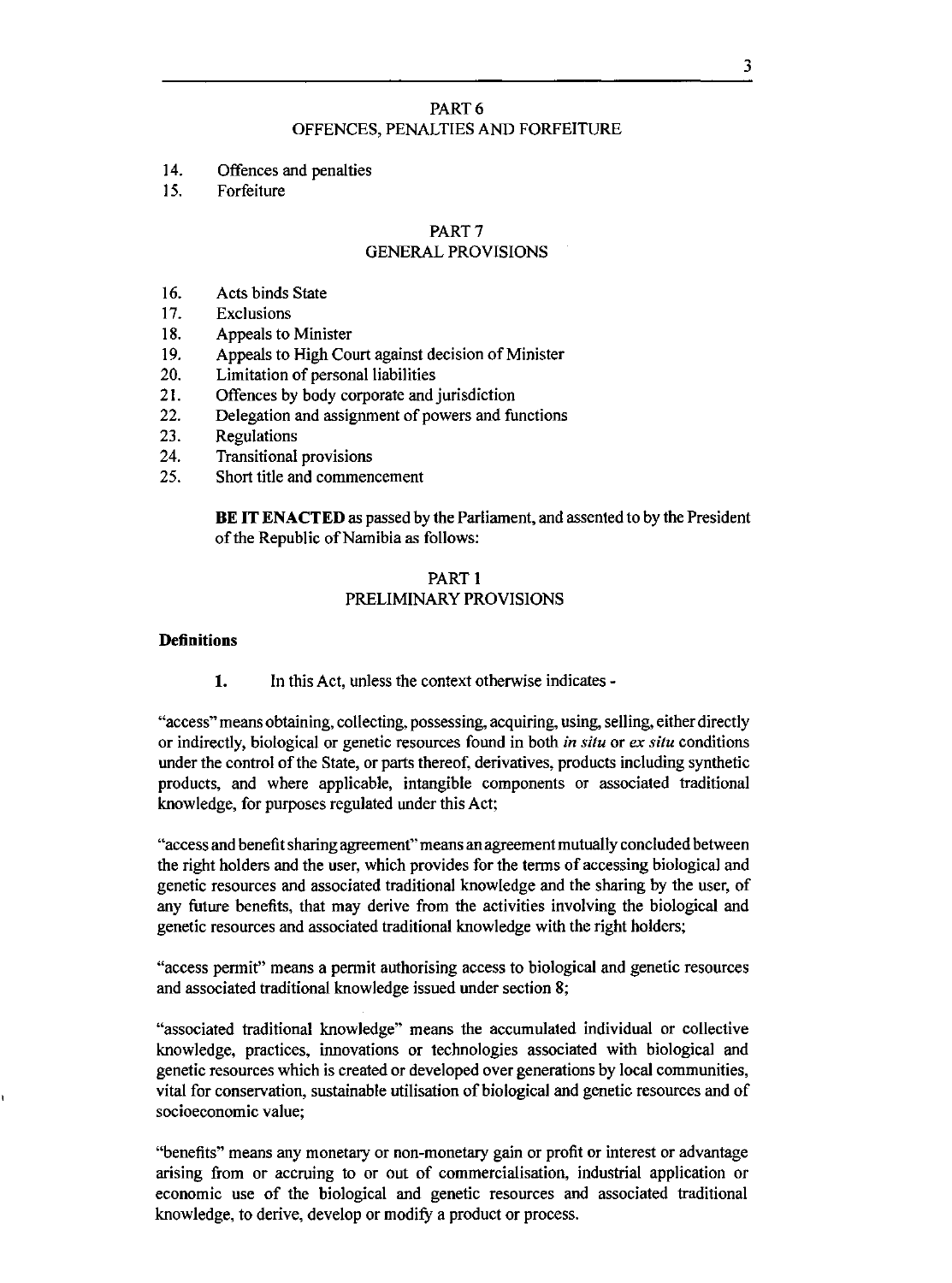"benefit sharing" means sharing in a fair and equitable manner by user, of the monetary and non-monetary benefits, as contemplated under section 10, that accrue to or from the utilisation of biological and genetic resources and associated traditional knowledge, with the right holders;

"biological diversity" or "biodiversity" means variability among living organisms from all sources including, among others, terrestrial, marine and aquatic ecosystems and the ecological complexes of which they are a part, and including diversity within species, between species and ecosystems;

"biological resources", includes organisms or parts thereof, populations, or any other biotic component of ecosystems with actual or potential use or value for humanity;

"bioprospecting" means exploratory activities including surveying, collection, characterisation, inventorisation, taxonomic identification, bio-assay and genetic sequencing that aims to identify genetic resources and information on associated traditional knowledge for the purpose of discovering its commercial value;

"commercialisation" means the following activities in relation to biological and genetic resources -

- (a) the filing of any complete intellectual property right application, whether in Namibia or elsewhere;
- (b) obtaining or transferring any intellectual property rights or other rights;
- (c) commencing clinical trials and product development, including the conducting of market research and seeking pre-market approval for the sale of resulting products;
- (d) the multiplication of genetic resources through cultivation, propagation, cloning or other means to develop and produce products, such as drugs, industrial enzymes, food flavours, fragrance, cosmetics, emulsifiers, oleoresins, colours and extracts;
- (e) any other legal, commercial or scientific process aimed at acquiring, protecting or realising any real or potential commercial value of any biological and genetic resources or any component or any associated traditional knowledge; or
- (f) transfer of results of any research based on the accessed biological and genetic resources and associated traditional knowledge;

"commercialisation phase" means any research on, development or application of, biological or genetic resources and associated traditional knowledge where the nature and extent of any actual or potential commercial or industrial exploitation in relation to the project is sufficiently established to begin the process of commercialisation and associated traditional knowledge;

"community intellectual property rights" means rights held by local communities over their associated traditional knowledge associated with biological and genetic resources whether formally registered or not;

"community protocols" means a broad range of practices and procedures, both written and unwritten, developed by local communities in relation to their genetic resources and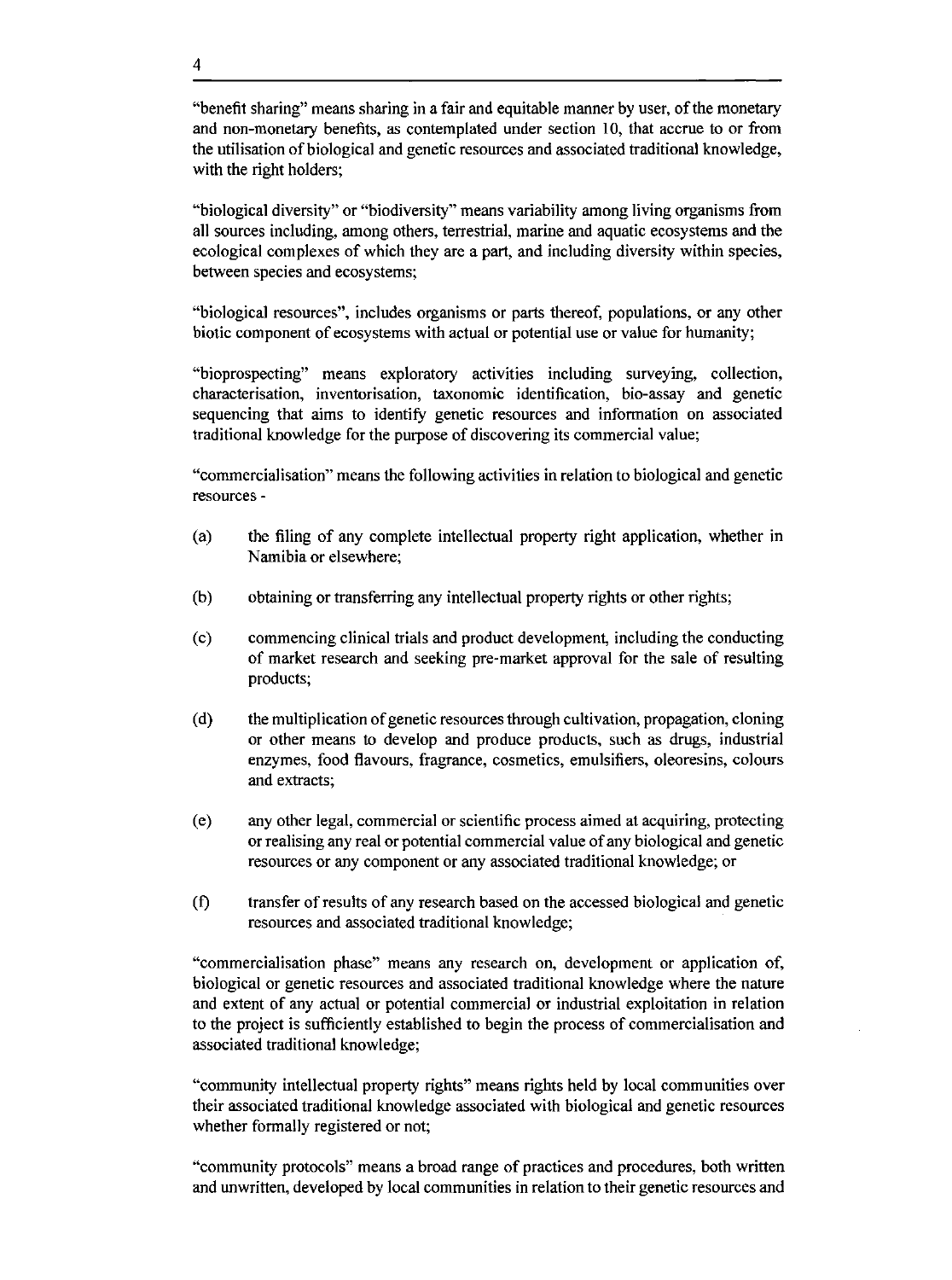associated traditional knowledge which cover a range of matters, including how local communities expect external actors to engage with them;

"derivative" means any naturally occurring biochemical compounds resulting from the genetic expression or metabolism of biological or genetic resources, even if it does not contain functional units of heredity;

"Director" means the Director appointed in terms of section 6;

"Directorate" means the Directorate of Genetic Resources and Associated Traditional Knowledge;

"discovery phase" means any research or development or application of, biological and genetic resources and associated traditional knowledge where the nature and extent of any actual, potential or commercial or industrial exploitation in relation to the bioprospecting is not sufficiently clear or known to begin the process of commercialisation;

"environment" means the complex of natural and anthropogenic factors and elements that are mutually interrelated and affect the ecological equilibrium and the quality of life, including -

- (a) the natural environment, being land, water and air, all organic and inorganic material and all living organisms; and
- (b) the human environment, being the landscape and natural, cultural, historical, aesthetic, economic and social heritage and values;

"Environmental Investment Fund of Namibia" means the Fund created in terms of section 2 of the Environmental Investment Fund of Namibia Act, 2001(Act No. 13 of 2001);

"export permit" is a permit for exporting any biological or genetic resources or associated traditional knowledge issued under section 8;

*"ex situ"* means a condition wherein biological and genetic resources are housed, planted, stored, kept or found outside their natural ecosystem or habitats such as herbariums, research institutions, universities, botanical gardens, private collections and any other similar conservation centres;

"genetic resources" means any material of plant, animal, microbial or other origir containing or derived from functional units of heredity and which has actual or potentia value which may be found in *in situ* or *ex situ* conditions under the control of the State;

"innovation" means any generation of a new or an improvement of existing traditional knowledge or technologies through alteration or modification, or the use of the properties, values or processes of any biological and genetic material, whether existing in written or oral form;

*"in situ"* means a condition in which biological and genetic resources are found in their natural habitat or ecosystem;

"intangible components" means all know-how, innovation or individual or collective practice, with a real or potential value, that is associated with the biological and genetic resource, its by-products or the biological and genetic resource that contains them, whether or not protected by intellectual property regimes;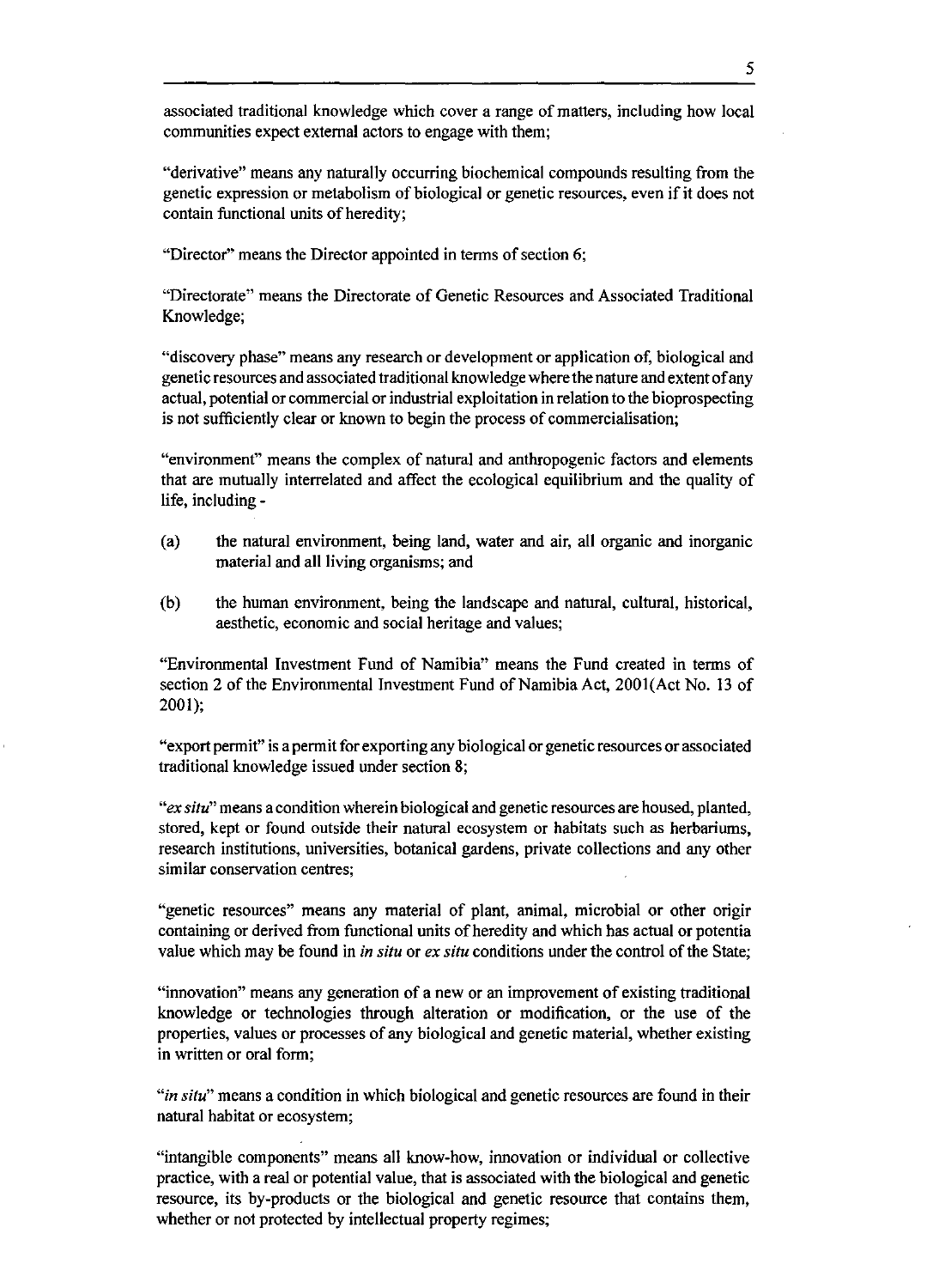"local community" means a group -

- (a) living or having rights or interests in a distinct geographical area within Namibia with a leadership structure and it may include natural resource management organisations such as conservancies and community forest committees; or
- (b) with rights in relation to or stewardship over its natural resources, genetic resources and associated traditional knowledge and technologies, governed partially or completely by its own customs, traditions or laws;

"material transfer agreement" means a written agreement that governs the transfer of biological or genetic resources or associated traditional knowledge contemplated in section 11;

"Minister" means the Minister responsible for environment;

"Ministry" means the Ministry of Environment and Tourism; "permit office" means the office established in the Ministry;

"prescribe" means prescribed by regulation;

"prior informed consent" means the consent given by the concerned right holders to the user based on complete and accurate information regarding the utilisation intended for a particular biological or genetic resources and associated traditional knowledge.

"regulation" means a regulation made under section 23;

"right holders" with regard to biological and genetic resources and associated traditional knowledge means -

- (a) a person or community who holds associated traditional knowledge and who has rights with respect to such biological and genetic resources and associated traditional knowledge in terms of this Act; or
- (b) the State;

"sustainable use" means the use of components of the environment in a way and at a rate that does not lead to the long-term decline of the resources and the environment, thereby maintaining its potential to meet the needs and aspirations of present and future generations;

"this Act", includes the regulations made under section 22;

"transfer oftechnology" means an action that aims to ensure access to and the development and transfer of technology for the conservation and utilisation of biological diversity or technology developed from genetic resources or associated traditional knowledge;

"user" means a holder of access permit; and

"utilisation of biological and genetic resources" means to conduct research and development on the biological, genetic or biochemical composition of biological and genetic resources, including through the application of biotechnology to such biological and genetic resources or their derivatives.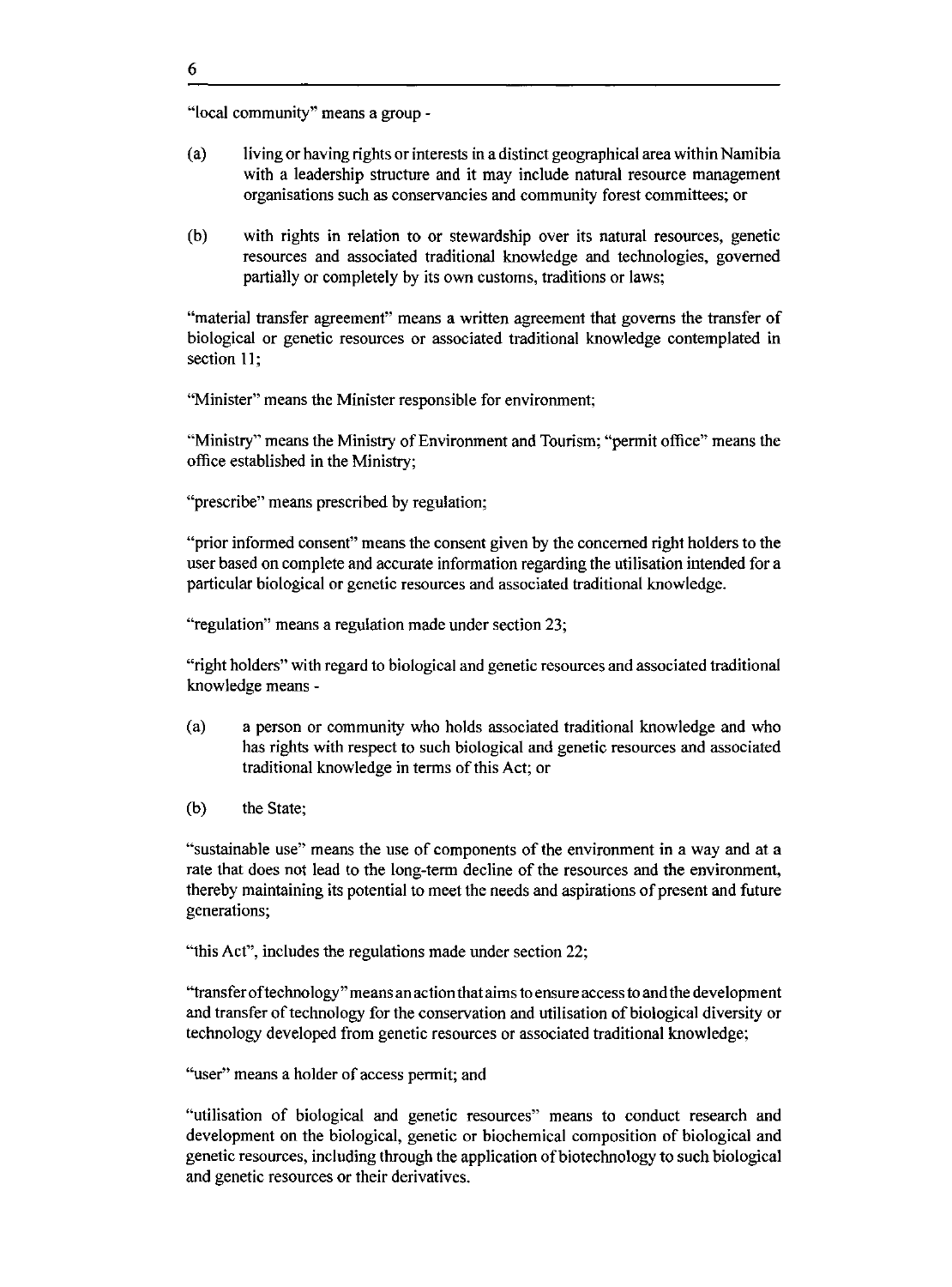# **Objects of Act**

**2.** The objects of this Act are to provide for the conservation, evaluation and sustainable use of biological and genetic resources and associated traditional knowledge to-

- (a) maintain and improve their diversity as a means of sustaining life support systems;
- (b) recognise, protect and support the inalienable rights oflocal communities over their genetic resources and associated traditional knowledge;
- (c) provide arrangements and procedures including measures for accessing biological or genetic resources of Namibia and associated traditional knowledge, their products and derivatives for purposes regulated under this Act subject to the prior informed consent of the rights holders and mutually agreed terms;
- (d) develop and promote appropriate mechanisms for a fair and equitable sharing of benefits arising from the use of genetic resources and associated traditional knowledge;
- (e) ensure the effective participation of concerned local communities, with a particular focus on women, in making decisions as regards the distribution of benefits which may derive from the use of their biological and genetic resources and associated traditional knowledge;
- (t) promote and encourage the building of national and grassroots scientific and technological capacity relevant to the conservation and sustainable use of biological or genetic resources and associated traditional knowledge;
- (g) provide appropriate institutional mechanisms for the effective implementation of access to biological or genetic resources and associated traditional knowledge and enforcement of the rights of local communities;
- (h) promote biological and genetic resources including those of agricultural, horticultural, sylvicultural, aquacultural and medicinal value with a particular focus on the major role women play; and
- (i) ensure that biological and genetic resources are utilised in an effective and equitable manner in order to strengthen sustainable development, food security and poverty alleviation.

# **Application of Act**

- **3.** This Act applies to -
- (a) biological and genetic resources in both *in situ* and *ex situ* conditions;
- (b) the derivatives of biological or genetic resources;
- (c) associated traditional knowledge;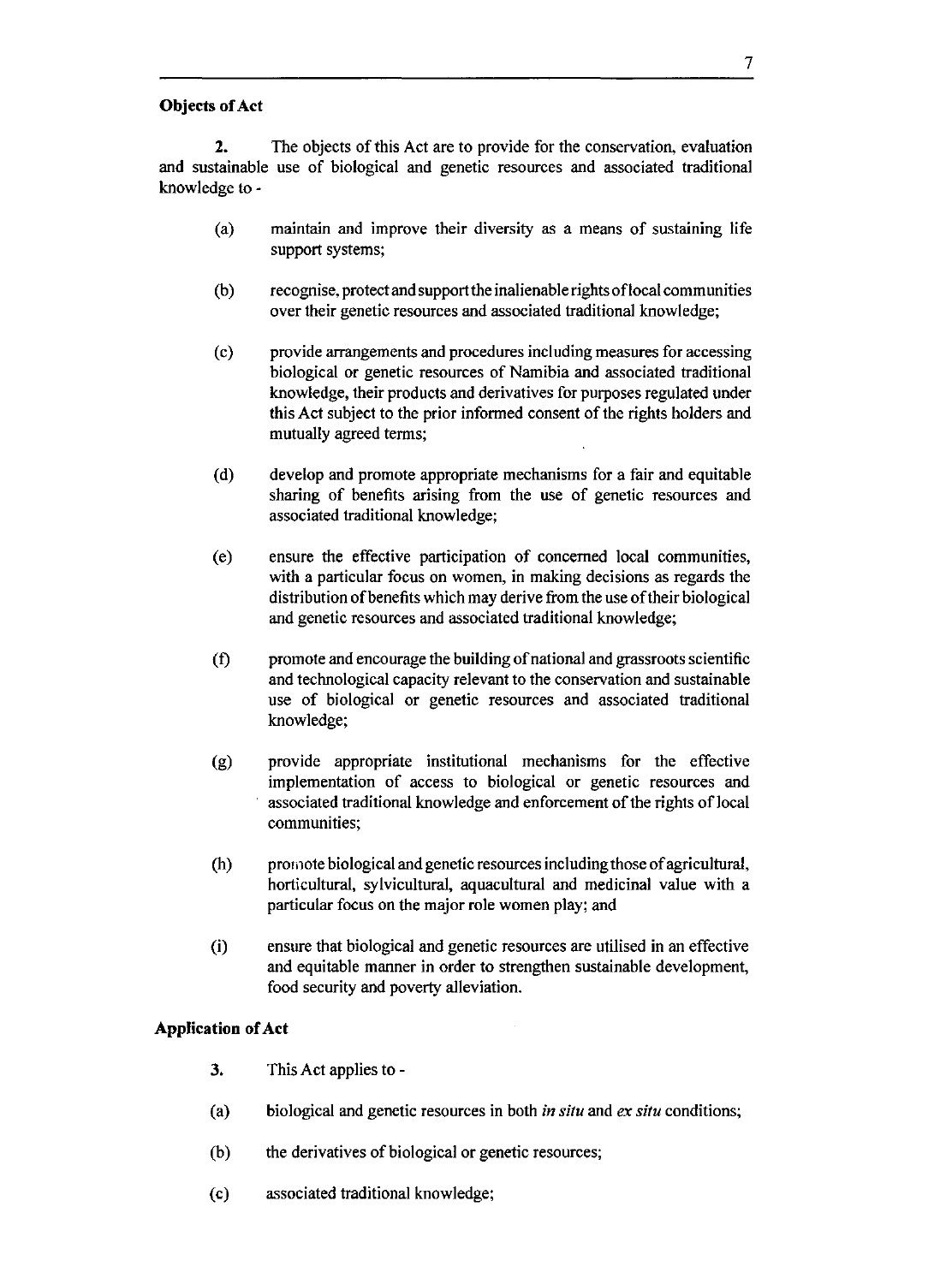- (d) benefits arising from the use of biological and genetic resources, their derivatives and associated traditional knowledge; and
- (e) the discovery or commercialisation phase of bioprospecting.

# **Exemptions from application of Act**

**4.** (1) Despite anything to the contrary in section 3, the following activities are exempted from the application of this Act -

- (a) access to, use or exchange of biological and genetic resources and associated traditional knowledge by and between local communities based on own consumption, customary practices and traditional systems of exchange;
- (b) biological and genetic resources in transit through Namibia certified to be purely for food or other consumptive purposes as prescribed in the relevant laws;
- (c) commodity trade of biological and genetic resources for purposes other than utilisation of the biological and genetic resources which requires a valid permit under this Act but this must be established on a case by case basis; and
- (d) any prescribed activities.

(2) The exemptions in terms of subsection (1) do not apply to the commercialisation of biological and genetic resources and associated traditional knowledge.

#### PART 2

# RIGHTS IN RELATION TO BIOLOGICAL OR GENETIC RESOURCES AND ASSOCIATED TRADITIONAL KNOWLEDGE

# **Rights in relation to biological and genetic resources and associated traditional knowledge**

5. (1) Subject to any right conferred by or under this Act, any right in relation to the access to or prospecting for, and the collection and sale or disposal of, and the exercise of control over any biological or genetic resource vests in the State despite -

- (a) any right of ownership of any local communities, person or group in relation to any land in, on or under which any such biological or genetic resource is found; and
- (b) any associated traditional knowledge which any local communities, person or group may have with regard to the biological or genetic resource in question.

(2) The rights in relation to traditional knowledge and technologies associated with any biological and genetic resource vest in the particular local community which holds and applies such knowledge for the sustainable conservation of the genetic resource.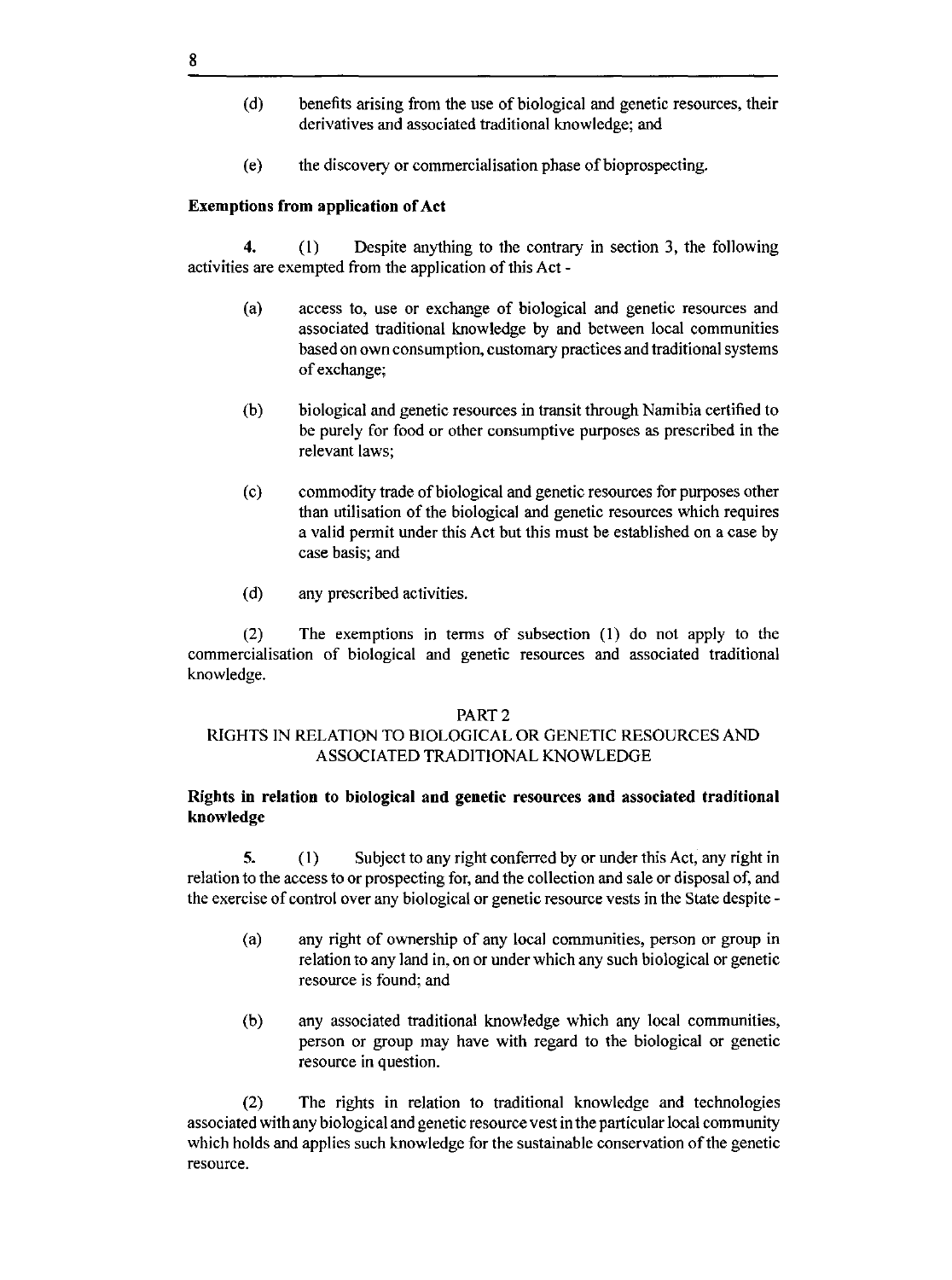(3) The rights in relation to traditional knowledge associated with any genetic resources and the right to grant access to such traditional knowledge may be enjoyed subject to the obligations of the State to ensure and regulate the fair and equitable sharing of the benefits arising from their utilisation and associated traditional knowledge and in accordance with the international obligations and the Namibian Constitution.

(4) The State has the ultimate responsibility of ensuring fair and equitable sharing of the benefits arising from the utilisation of genetic resources and associated traditional knowledge and the State must execute this responsibility in accordance with the provisions of this Act, the Namibian Constitution and international law.

#### PART 3

#### INSTITUTIONAL ARRANGEMENTS

# **Directorate of Biological and Genetic Resources and Associated Traditional Knowledge**

6. (l) There is established a directorate in the Ministry to be known as the Directorate of Biological and Genetic Resources and Associated Traditional Knowledge, to exercise the powers and functions conferred by or under this Act.

(2) The Directorate is managed by a person with relevant qualifications in dealing with conservation, sustainable use of biological and genetic resources and associated traditional knowledge, local communities and other such relevant expertise and experience appointed as Director in terms of the Public Service Act.

- (3) The powers and functions of the Directorate are -
- (a) to regulate access to biological and genetic resources and associated traditional knowledge in terms of procedures that are fair and nonarbitrary and as provided for in this Act and regulations made under this Act;
- (b) to provide for the creation of rules, procedures and guidance in obtaining prior informed consent of and establishing mutually agreed terms with the local communities for access to biological and genetic resources and associated traditional knowledge;
- (c) to facilitate applications for access to biological and genetic resources and associated traditional knowledge, including the issuing of permits authorising access;
- (d) to recommend to the Ministry for the issuance of a permit authorising export of biological and genetic resources;
- (e) to monitor and ensure compliance and promote transparency in the utilisation of biological and genetic resources and associated traditional knowledge;
- (f) to provide for the issuance of an access permit for access as defined in this Act;
- (g) to collect, analyse and disseminate information on access to biological and genetic resources and associated traditional knowledge, and to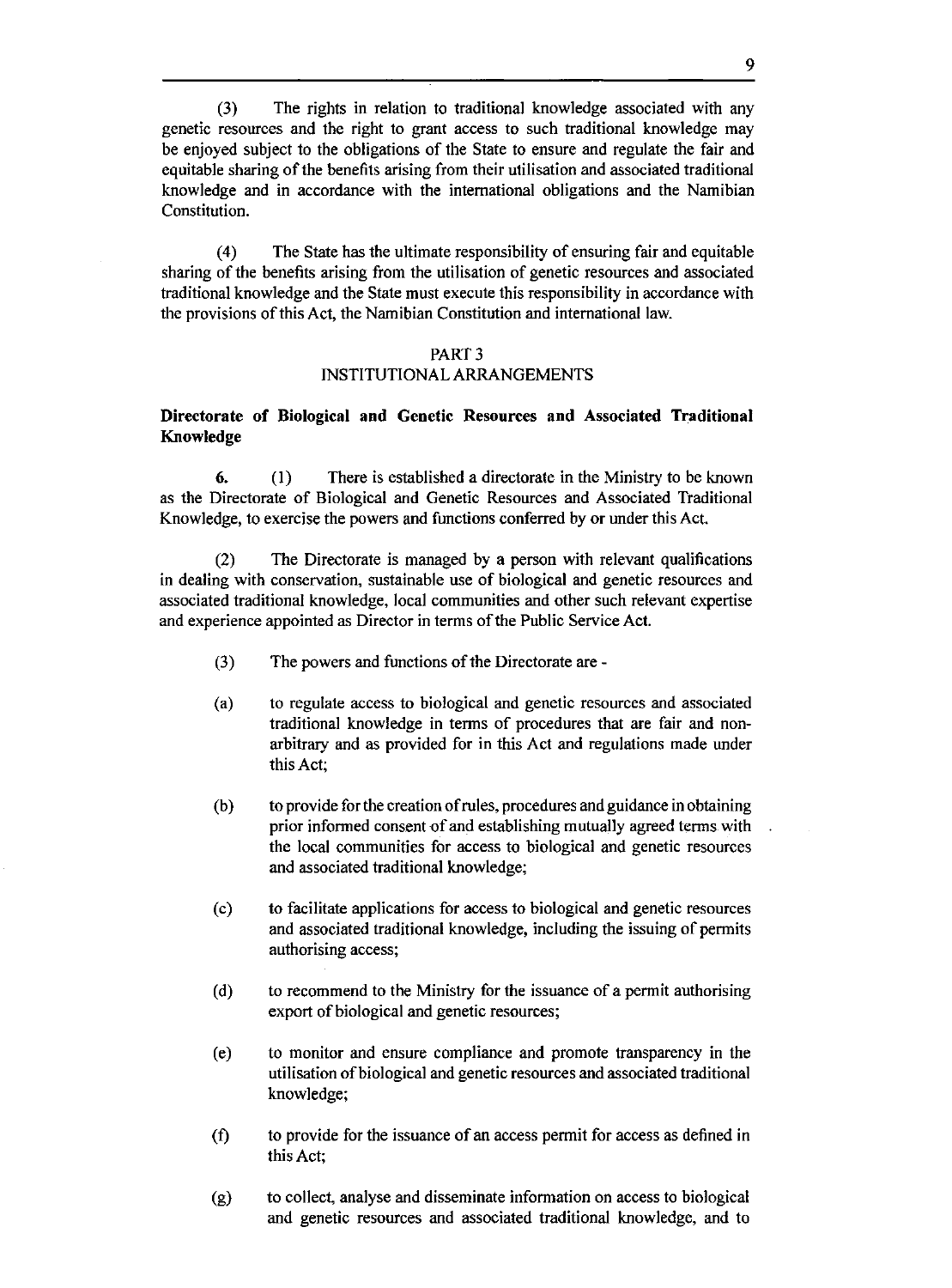educate users and local communities concerning their respective rights and obligations in terms of this Act;

- (h) to prepare model access and benefit sharing agreements and to assist local communities and other right holders to negotiate the terms of such agreements with the users of the biological and genetic resources and the associated traditional knowledge;
- (i) to establish a help desk, provide information and support, raise awareness, provide capacity development regarding the provisions of this Act and regulations made under this Act and deal with complaints relating to the violation of the provisions of this Act;
- G) Promote building and developing technological capacity of national and grassroots level on scientific capabilities in the fields of conservation and sustainable use of biological and genetic resources and associated traditional knowledge;
- (k) to supervise the consultative process between the applicant and the rights holders to ensure that prior informed consent is obtained in respect of access to biological and genetic resources and associated traditional knowledge;
- (1) where appropriate, establish committees and such ad hoc expert committees or contract such experts as may be considered necessary to carry out its functions;
- (m) to ensure compliance with the provisions of access and benefit sharing agreements and material transfer agreements;
- (n) to develop procedures for and to ensure protection of the inteIlectual property rights of local communities and other rights holders, with due regard for gender equality, wherever access to biological and genetic resources and associated traditional knowledge in local communities is granted;
- (0) to monitor and evaluate, at regular intervals the impacts of access and benefit sharing activities on taxa threatened by deterioration or extinction and of places threatened by a serious loss of biological diversity or threats to sustainable development, and to develop procedures to identify and disseminate information regarding impacts on biological and genetic resources;
- (p) to maintain an up-to-date system of information about research and development activities on biological and genetic resources and associated traditional knowledge;
- (q) to determine, with reference to scientific parameters and other external indicators, whether any utilisation of biological and genetic resources and associated traditional knowledge is in the discovery phase of bioprospecting or in the commercialisation phase, or has changed from one phase to the other, and to impose conditions accordingly;
- (r) to cooperate and liaise with other governmental bodies and private institutions and other relevant stakeholders in pursuance of the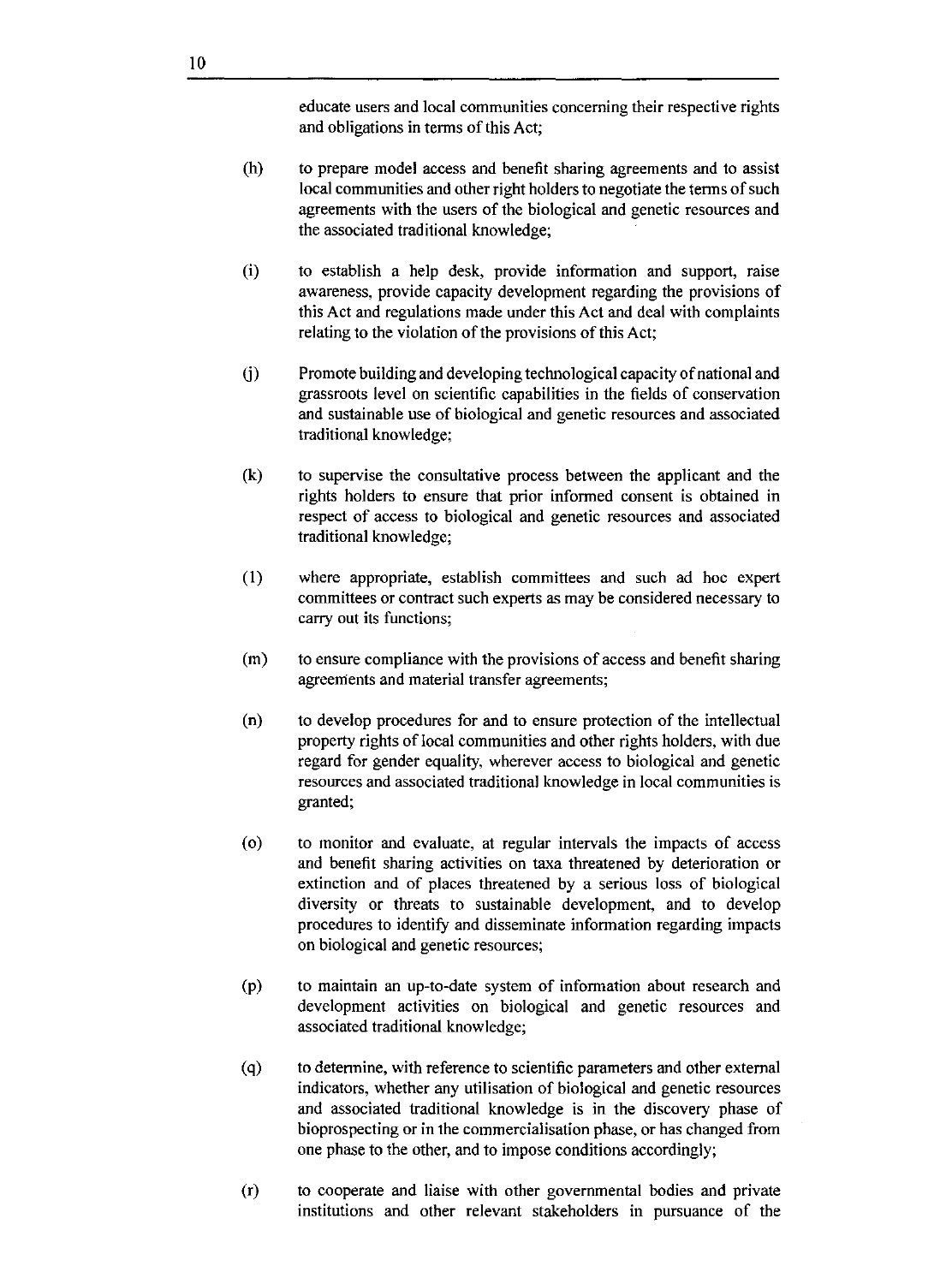objectives of this Act and of any other national laws, policies, objectives and programmes;

- (s) in consultation with relevant authorities, to designate one or more organs of State as checkpoints to execute the monitoring obligations of the State in terms of the Nagoya Protocol;
- (t) to promote and encourage information sharing, awareness-raising, and training activities to help stakeholders and interested parties to understand their rights and obligations arising from the implementation of this Act, and ofthe relevant provisions of the international instruments on biodiversity;
- (u) to establish a research and development facility on indigenous biological natural resources to support and promote access and benefit sharing, biotrade and bioprospecting in Namibia as means to address poverty alleviation, support sustainable livelihoods and furthering sustainable development;
- (v) ensure compliance with this Act when biological and genetic resources and associated knowledge are accessed and transferred; and
- (w) to exercise such other functions as the Minister may prescribe.

(4) The Ministry is the competent national authority of Namibia for the purposes of the Nagoya Protocol.

# **Management of** special **funds**

7. (1) For the purposes of this Act, any monies received by way of donations or grants or loans or contributions received from national and international persons and organisations interested in strengthening conservation of biological and genetic resources and associated traditional knowledge and technologies by local communities is paid into the Environmental Investment Fund.

- (2) The monies received in terms of subsection (1) may be utilised -
- (a) to finance projects developed by local communities, ensuring equity, including the development, conservation and sustainable use of genetic resources and channel benefits to the rights holders as the case may be for providing the biological and genetic resources and associated traditional knowledge;
- (b) to conserve biological diversity, including the recovery, creation and maintenance of depositary banks, to foster scientific research, develop technologies associated with biological and genetic resources, development of areas from where such resources or associated knowledge has been accessed from, socio-economic development of such areas with the concurrence of the relevant persons or local communities and to build capacity associated with the use and conservation of biological and genetic resources and associated traditional knowledge;
- (c) to create awareness about and provide training and education in the field of biological and genetic resources and associated traditional knowledge; and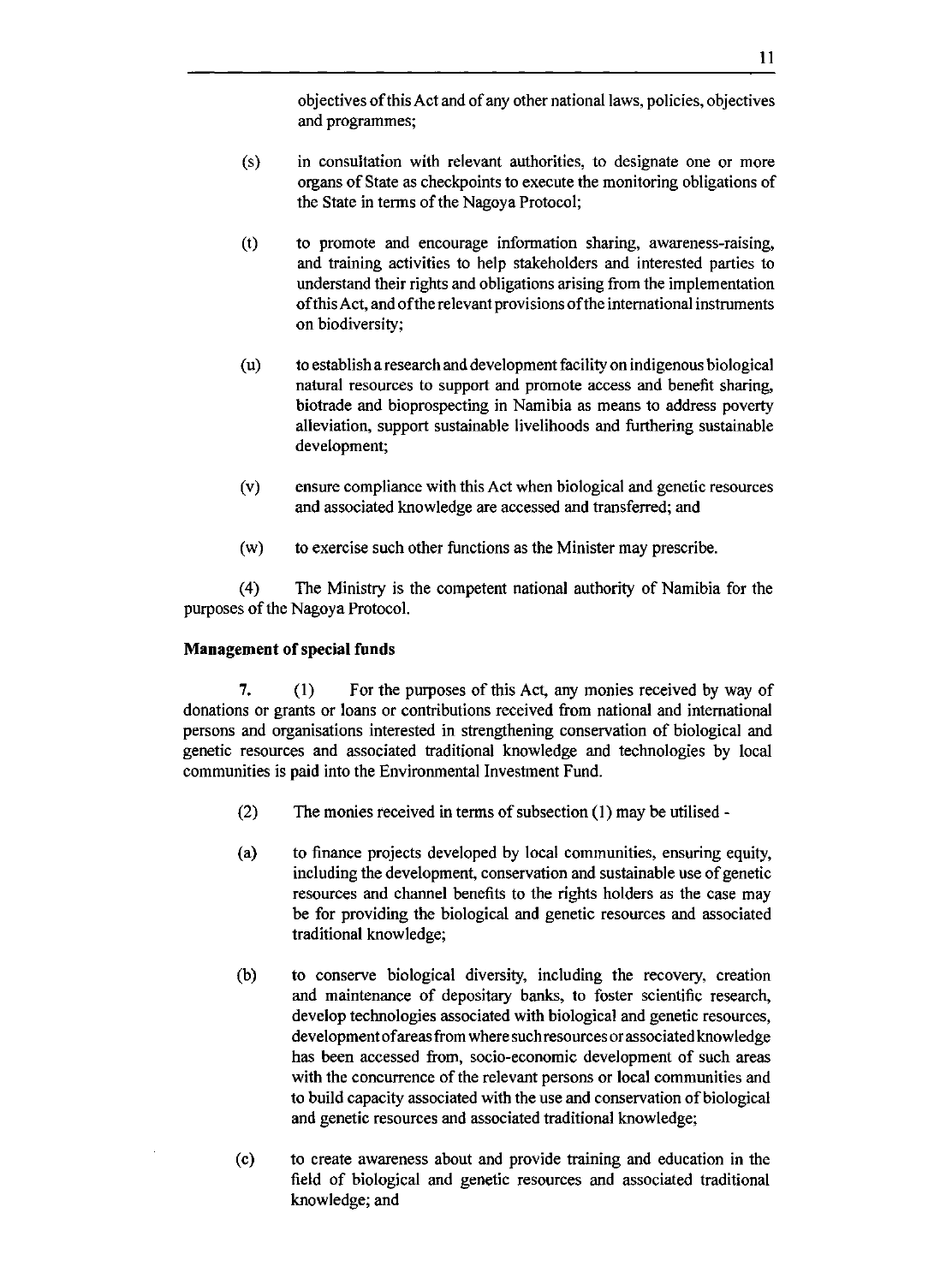(d) to pay for any other expenses related to the functions of the Directorate with the aim of fulfilling the objects of this Act.

# PART 4 ACCESS TO BIOLOGICAL AND GENETIC RESOURCES AND ASSOCIATED TRADITIONAL KNOWLEDGE

# Access permit

8. (1) A person who intends to access biological and genetic resources in Namibia, found in both *in situ* or *ex situ* conditions or parts of such biological and genetic resources, their derivatives, products, including synthetic products, and wherever applicable, intangible components, including genetic information or gene sequences, and associated traditional knowledge, must apply for an access permit in the prescribed form and manner prior to carrying out any -

- (a) research leading to commercialisation;
- (b) scientific research with a commercial purpose;
- (c) commercialization, including industrial application and bioprospecting;
- (d) export; or
- (e) any other use as may be prescribed.

(2) A person may not export biological or genetic resources or associated traditional knowledge unless the person is in possession of an export permit issued by the Ministry as prescribed.

# Prior informed consent

9. (1) Access to biological or genetic resources and associated traditional knowledge is subject to written prior informed consent of the concerned right holders of such biological or genetic resources and associated traditional knowledge.

(2) Any person intending to approach right holders for obtaining prior informed consent must first notify the Directorate and take the necessary guidance from the Directorate.

(3) In order to obtain prior informed consent, the user is required to provide a full explanation as prescribed of how the biological and genetic resources and associated traditional knowledge is to be acquired and used

(4) The concerned rights holders may refuse access to their biological or genetic resources or associated traditional knowledge.

(5) The Minister, when required in terms of the provisions of the Nagoya Protocol, with the concurrence of the Directorate, may with reasons and in compliance with Article 18 of the Namibian Constitution reverse the decision made under subsection (4)

(6) The right holders must ensure the full and equal participation of women in the decision making processes in matters relating to the giving of prior informed consent and benefit sharing under this Act.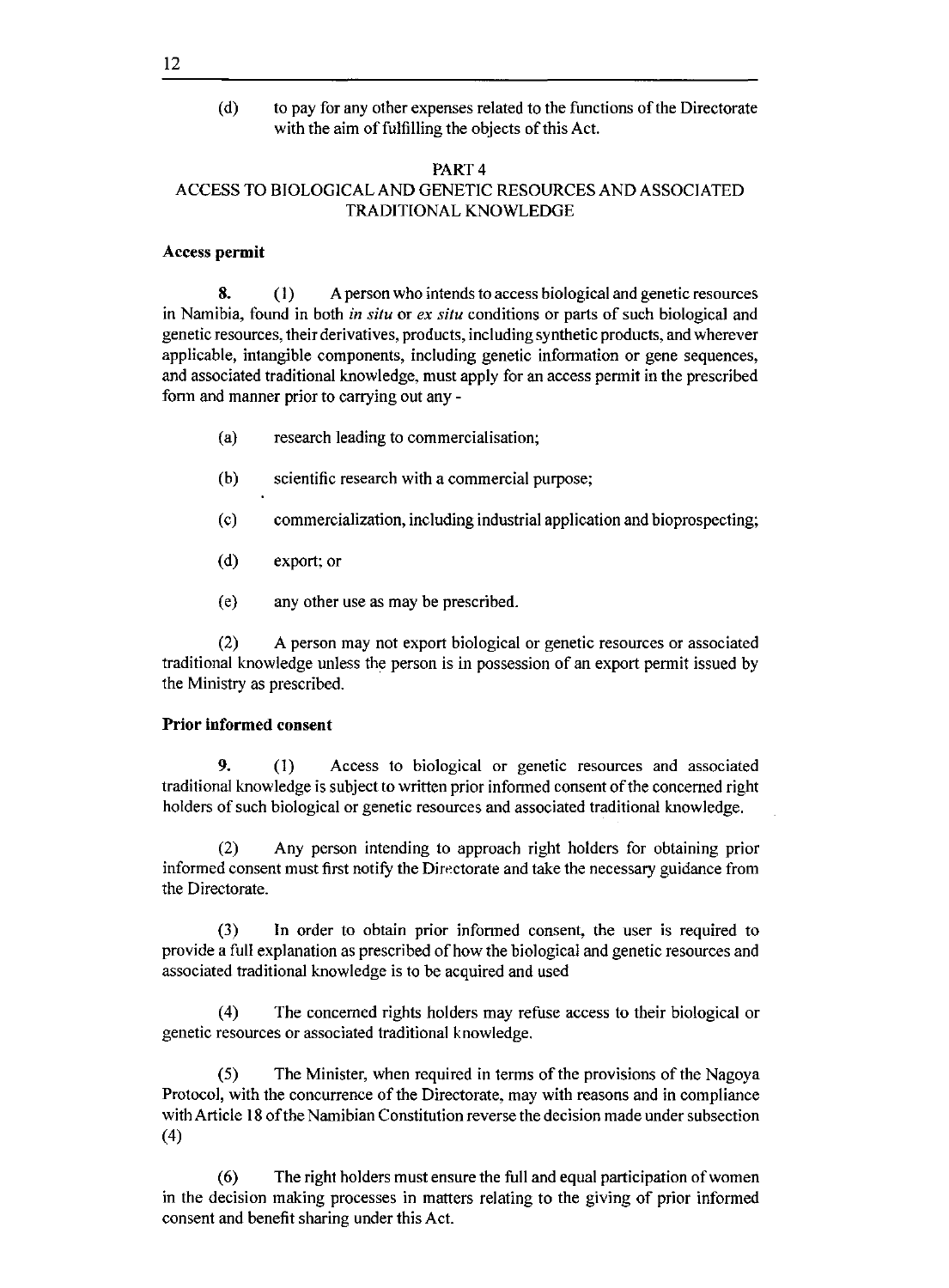#### **Benefit sharing**

**10.** (1) A fair and equitable share of benefits from access and utilisation of biological and genetic resources and associated traditional knowledge must accrue to the concerned right holders.

(2) The types of benefits referred to in subsection (l) may include both monetary and non-monetary benefits and includes -

- (a) monetary benefits such as
	- (i) access fee or fees per sample collected or acquired;
	- (ii) up-front payments;
	- (iii) milestone payments;
	- (iv) payment of royalties;
	- (v) license fees in case biological or genetic resources are to be utilised for commercialisation;
	- (vi) fees to be paid to trust funds supporting conservation and sustainable use of biodiversity;
	- (vii) salaries on preferential terms where mutually agreed upon;
	- (viii) research funding;
	- (ix) joint ventures; and
	- $(x)$  joint ownership of relevant intellectual property rights.
- (b) non-monetary benefits such as
	- (i) sharing of research and development results;
	- (ii) collaboration, co-operation and contribution in scientific research and development programmes, biotechnological research activities; particularly
	- (iii) participation in product development;
	- (iv) admittance to *ex situ* facilities of biological and genetic resources and to databases by participating institutions;
	- (v) sharing of knowledge under fair and most favourable terms, including concessional and preferential terms where agreed, in particular, knowledge and technology that make use of biological or genetic resources, or that are relevant to the conservation and sustainable utilisation of biological diversity;
	- (vi) developing capacities for technology transfer to Namibia;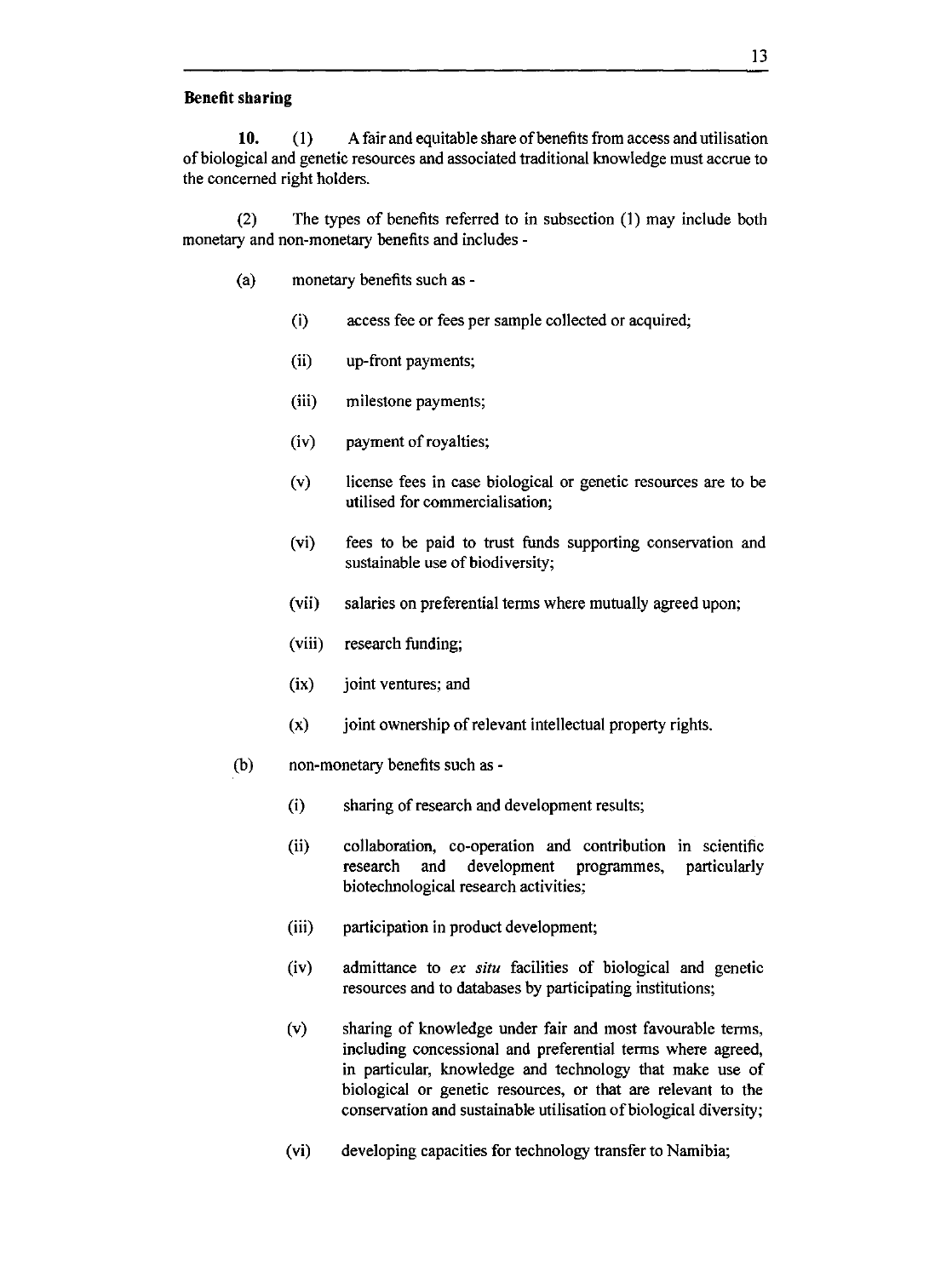- (vii) institutional capacity building;
- (viii) Developing human and material resources to strengthen the capacities for the administration and enforcement of access regulations;
- (ix) access to scientific information relevant to conservation and sustainable use of biological diversity, including biological inventories and taxonomic studies;
- (x) institutional and professional relationships that can arise from access and benefit sharing agreements and subsequent collaborative activities;
- (xi) employment opportunities;
- (xii) contracts to supply the raw material in respect of the biological or genetic resources required to produce commercial products therefrom;
- (xiii) access to technologies developed from biological or genetic resources or associated traditional knowledge;
- (xiv) training, both at institutional or local community level, to enhance local skills in biological and genetic resources conservation, evaluation, development, propagation and use; and
- (xv) provision of equipment, infrastructure and technology support.

(3) The access and benefit sharing agreement must contain mutually agreed terms and other prescribed conditions and minimum standards.

# **Material transfer agreement**

**11.** (l) A person may not transfer any biological or genetic resources or associated traditional knowledge without obtaining an access and export permit and without entering into a material transfer agreement.

(2) The Minister must prescribe the terms and conditions and minimum standards of a material transfer agreement.

(3) A material transfer agreement may be combined with an access and benefit sharing agreement,

# PART 5 RECOGNITION AND PROTECTION OF COMMUNITY RIGHTS

#### **Recognition of general rights of local communities**

**12.** Subject to section 5, right holders have the following rights over biological and genetic resources and associated traditional knowledge -

(a) the right to collectively share the benefits arising from the utilisation of biological and genetic resources and associated traditional knowledge;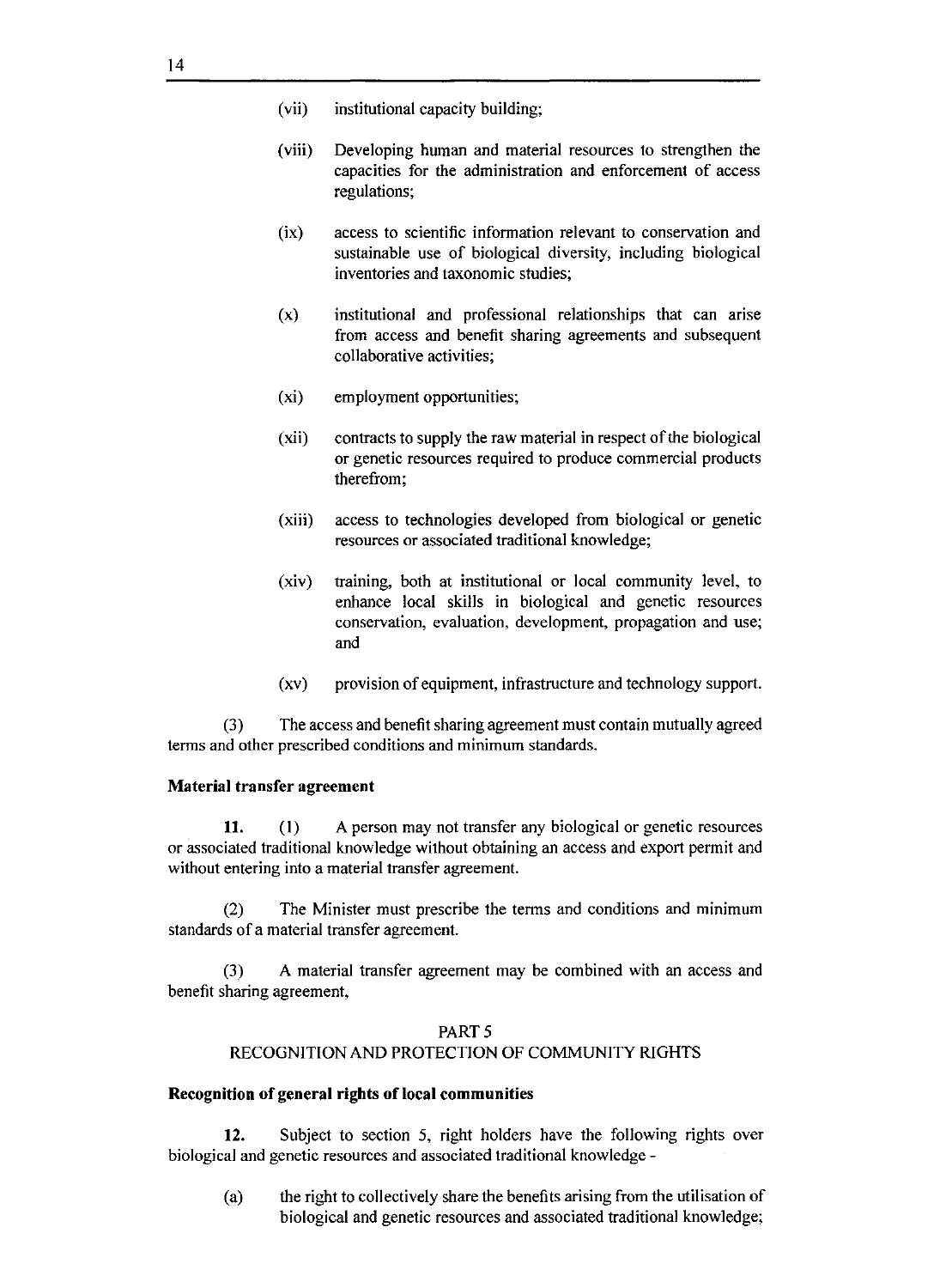- (b) the right to protect their biological and genetic resources and associated traditional knowledge as traditional custodians and users, and in terms of customary law and practices;
- (c) the inalienable right to use their biological and genetic resources and associated traditional knowledge in the course of sustaining their livelihood systems, conservation and sustainable use of biological diversity;

# **Protection of community intellectual property rights**

**13.** (1) The State must recognise and protect the community intellectual property rights as they are enshrined and protected under the norms, practices and customary law found in, and recognised by, the concerned local communities, whether such law is written or not.

(2) An item of traditional knowledge must be identified, interpreted and ascertained in accordance with customary practices and law, whether such law is written or not.

(3) Non-registration of any traditional knowledge does not render it unprotected as community intellectual property rights.

(4) The publication of any written or oral description of a genetic resource and associated traditional knowledge, or the presence of genetic resources in a gene bank or any other collection, or its local use, may not preclude the local community from exercising its community intellectual property rights in relation to those resources.

# PART 6

# OFFENCES, PENALTIES AND FORFEITURE

#### **Offences and penalties**

- **14.** (1) A person who -
- (a) accesses biological or genetic resources and associated traditional knowledge without a permit issued in terms of this Act;
- (b) fails to comply with a condition imposed by a permit issued under this Act;
- (c) fails to provide, or willfully withholds, or provides false, information required under section 9(3);
- (d) obtains access and benefit sharing agreement by any dishonest means;
- (e) possesses, any biological or genetic resources or any associated traditional knowledge -
	- (i) in Namibia for commercial purposes; and
	- (ii) obtained in any other country in contravention of the domestic law of such country; or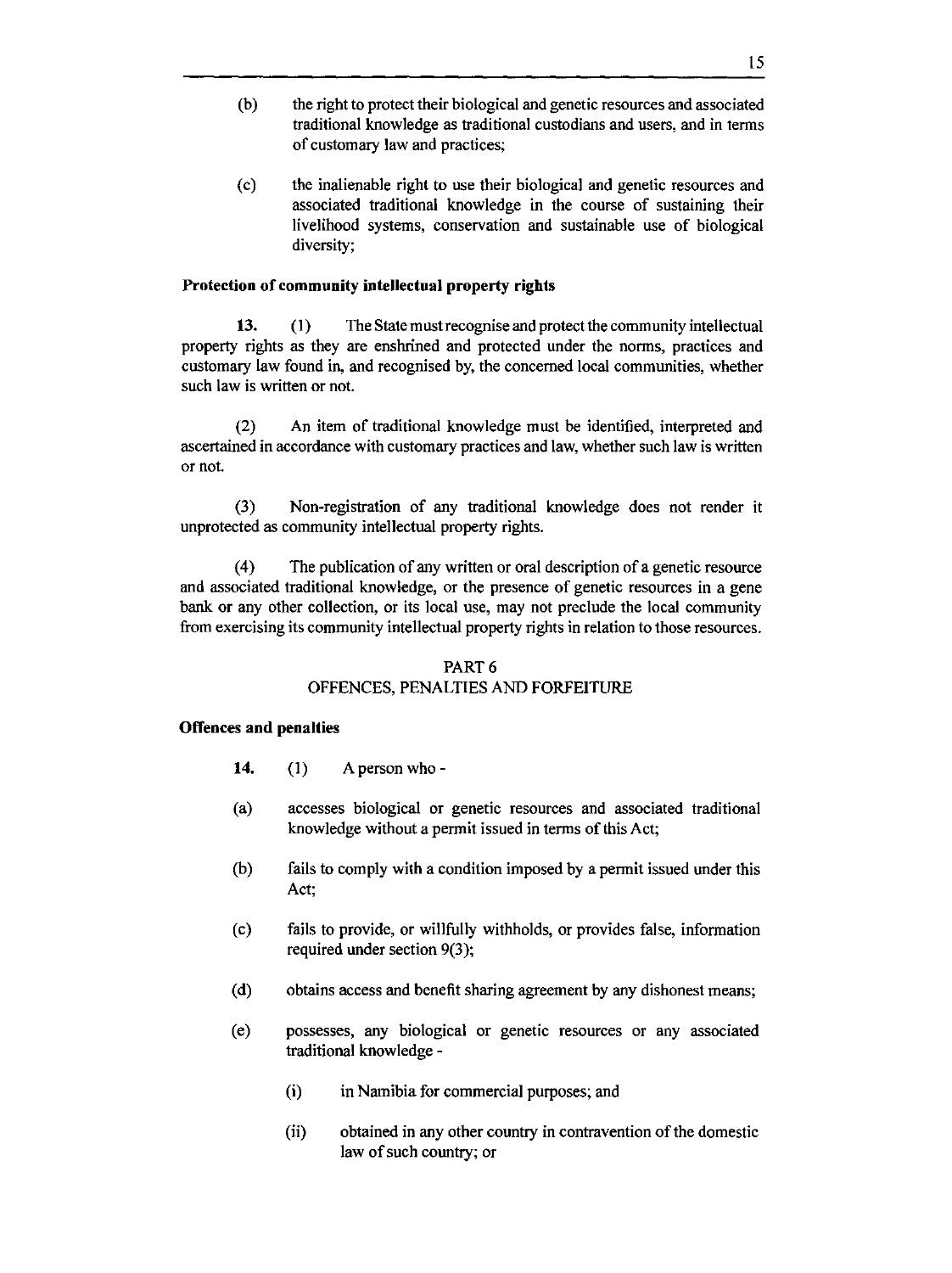(f) exports biological or genetic resources or associated traditional knowledge in contravention of this Act,

commits an offence and is liable to a fine not exceeding N\$150 000 or to imprisonment for a period not exceeding 10 years, or to both such fine and such imprisonment.

(2) **In** the event of a conviction in terms of this Act the court may order that any damage to the environment resulting from the offence be repaired by the person so convicted, to the satisfaction of the Minister.

 $(3)$  If within a period of 30 days after a conviction or such longer period as the court may determine at the time of the conviction, an order in terms of subsection (2) is not being complied with, the Minister may take the necessary steps to repair the damage and recover the cost from the person so convicted.

(4) Whenever a person is convicted of an offence under this Act or and it appears that such person has by that offence caused loss or damage to any State institution or other person, the court may in the same proceedings at the written request of the Minister or other person and in the presence of the convicted person, inquire summarily and without pleadings into the amount of the loss or damage so caused.

(5) Upon proof of the amount referred to in subsection (4), the court may give judgment in favour of the Minister or other person against the convicted person and such judgment is -

- (a) of the same force and effect; and
- (b) executable in the same manner as if it had been given in a civil action duly instituted before a competent court.
- (6) A person who -
- (a) forges or utters, knowing it to be forged or makes any unauthorised alteration to any agreement, permit or other document issued or provided for under this Act;
- (b) makes any false entry or declaration in any register or document kept by the Directorate; or
- (c) obstructs, hinders, or interferes with any person conducting an investigation into an alleged contravention of this Act,

commits an offence and is liable to a fine not exceeding N\$20 000 or to imprisonment for a period not exceeding two years, or to both such fine and such imprisonment.

# **Forfeiture**

**15.** (1) Despite anything to the contrary in any law, a court convicting a person of an offence under this Act may declare any vehicle, piece of equipment, genetic resource, document or other thing by means of which the offence concerned was committed or which was used in the commission of such offence, or the rights of the convicted person to such vehicle, piece of equipment, genetic resource, document or other thing to be forfeited to the State.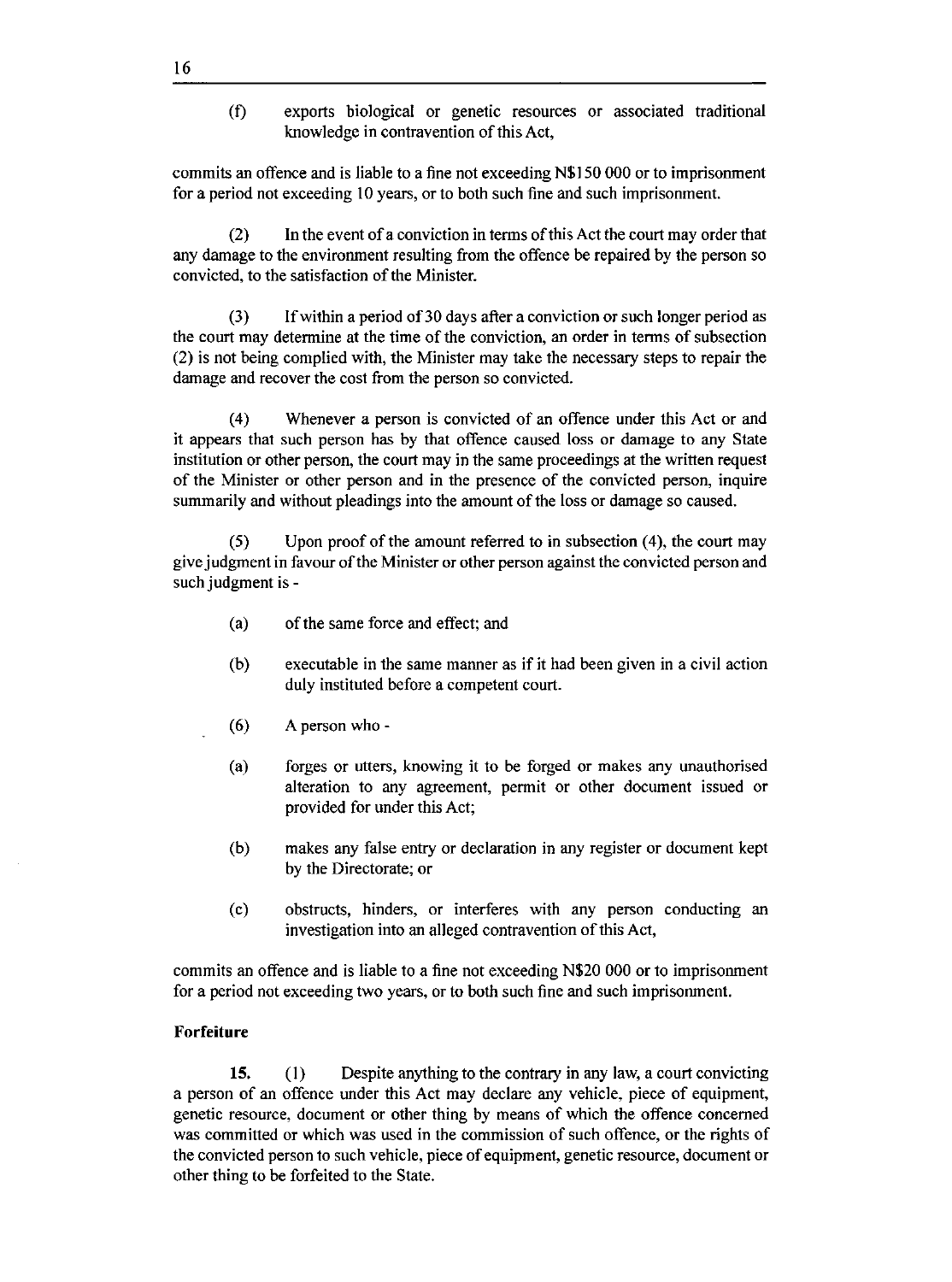$(2)$  A declaration of forfeiture under subsection  $(1)$  may not affect the rights which any person other than the convicted person may have to the vehicle or other thing concerned, if it is proved that he or she did not know that the vehicle or other thing was used or would be used for the purpose of or in connection with the commission of the offence concerned or that he or she could not prevent such use.

(3) Whenever a person is convicted of an offence under this Act, the court convicting such person may summarily enquire into and assess the monetary value of any advantage gained or likely to be gained by such person in consequence of that offence and, in addition to any other punishment imposed in respect of that offence made under subsection (1), impose on such person a fine equal to the amount so assessed or, in default of payment, imprisonment for a period not exceeding 10 years.

(4) Section 35(3) and (4) of the Criminal Procedure Act, 1977 (Act No. 51 of 1977), applies with the necessary changes to any declaration of forfeiture under this section.

(5) Despite other laws to the contrary, all moneys received as payment of a fine or a penalty following a conviction, or from the proceeds of a sale in execution of vehicles or other things which have been declared forfeited to the State, accrue to the State.

# PART 7 GENERAL PROVISIONS

#### **Act binds State**

**16.** This Act binds the State.

# **Exclusions**

**17.** Despite anything to the contrary in this Act, the Minister may, with the concurrence of the Directorate, by notice in the *Gazette,* declare with reasons that this Act or any part thereof, does not apply to any biological or genetic resources or associated traditional knowledge on the grounds of national interests or in compliance with, the international obligations of the State.

# **Appeals to Minister**

**18.** (1) Any person who feels aggrieved by a decision of the Director under this Act may appeal against such decision to the Minister.

(2) An appeal made under subsection (1), is dealt with in the prescribed form and manner.

(3) The Minister may consider and determine the appeal or may appoint an appeal panel consisting of persons who have knowledge and experience in matters of access and benefit sharing of genetic resources and associated traditional knowledge to advise the Minister on the appeal.

(4) The Minister must consider the appeal made under subsection (1) and may confirm, set aside or vary the order or the decision and make any other appropriate order, including an order that the prescribed fee paid by the appellant or any part, be refunded.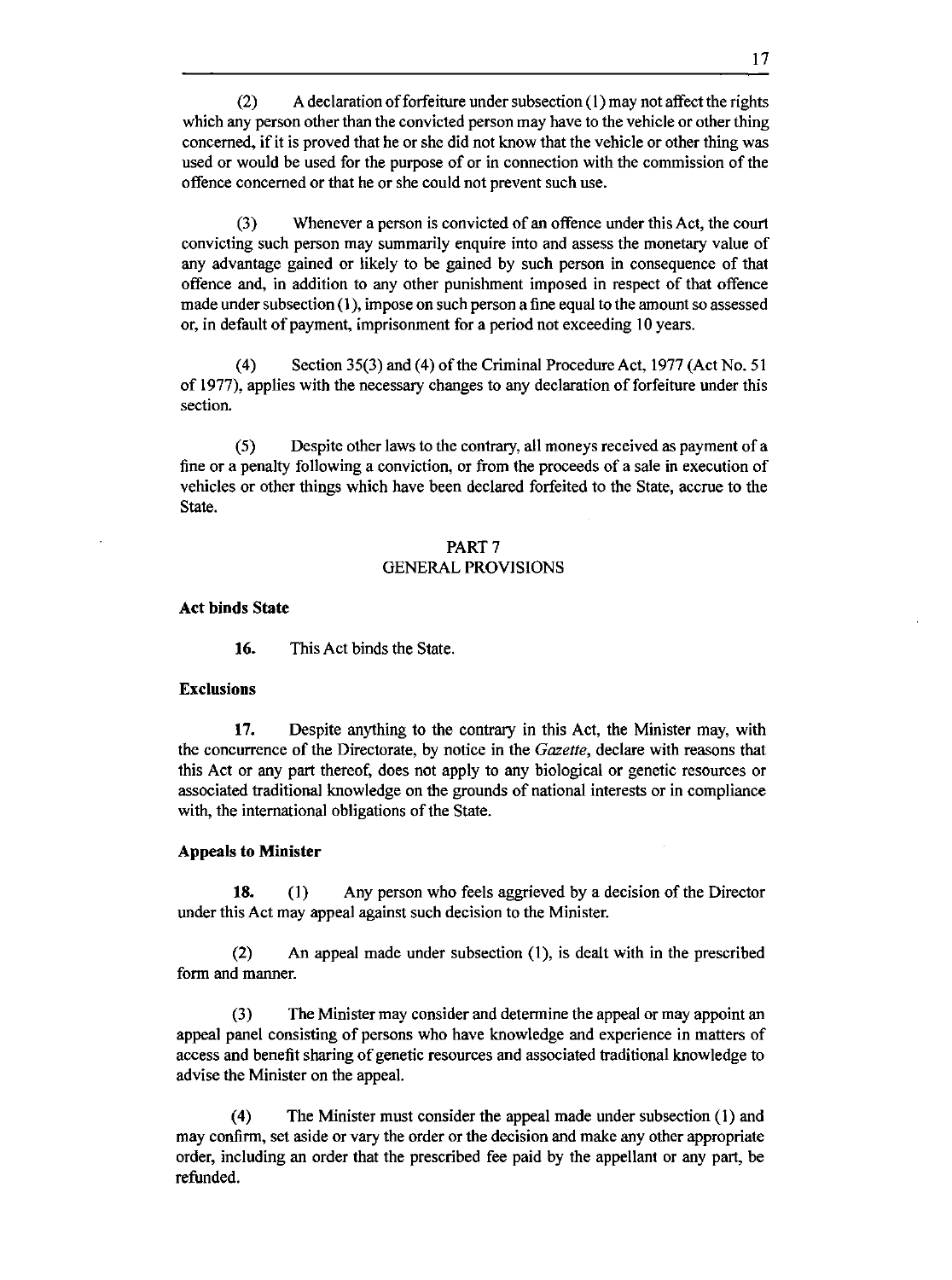(5) Any expenditure resulting from the performance of functions by the appeal panel in terms of subsection (3) are paid by the Ministry.

(6) An appeal made under subsection (1) does not suspend the operation or execution of the decision pending the decision of the Minister, unless the Minster, on the application of a party, directs otherwise.

# **Appeal to High Court against decision of Minister**

**19.** (l) Any person aggrieved by a decision of the Minister made in terms of this Act may appeal against that decision to the High Court within the prescribed period.

(2) The appeal must be proceeded with as if it were an appeal from a magistrate's court to the High Court.

#### **Limitation of** personal liabilities

**20.** The Minister, Director, staff member or any person employed by the Directorate is not personally liable for any loss or damages caused as a result of an act or omission committed in good faith under this Act, unless the loss or damages is attributed to the gross negligence or unlawful conduct of the Minister, Director, staff member or such person

#### **Offences by body corporate and jurisdiction**

**21.** (1) If an offence under this Act which has been committed by a juristic person is proven to have been committed with the consent or connivance of, or to be attributable to any neglect on the part of -

- (a) any director, member, trustee, manager or other similar officer of the juristic person; or
- (b) any person who was purporting to act in the capacity of a director, member, trustee, manager or similar officer,

such person as well as the juristic person commits an offence and is liable to a fine not exceeding N\$200 000 or to imprisonment for a period not exceeding 10 years, or to both such fine and such imprisonment.

(2) Despite any other law to the contrary, a magistrate's court has jurisdiction to impose any penalty provided for in terms of this Act.

#### **Delegation and assignment of powers and functions**

**22.** (1) The Minister may delegate a power or assign a function conferred or imposed on him or her by or under this Act to -

- (a) the Director or staff member of the Directorate; or
- (b) a staff member of the Ministry.

(2) The Director may delegate a power or assign a function conferred or imposed on him or her by or under this Act to -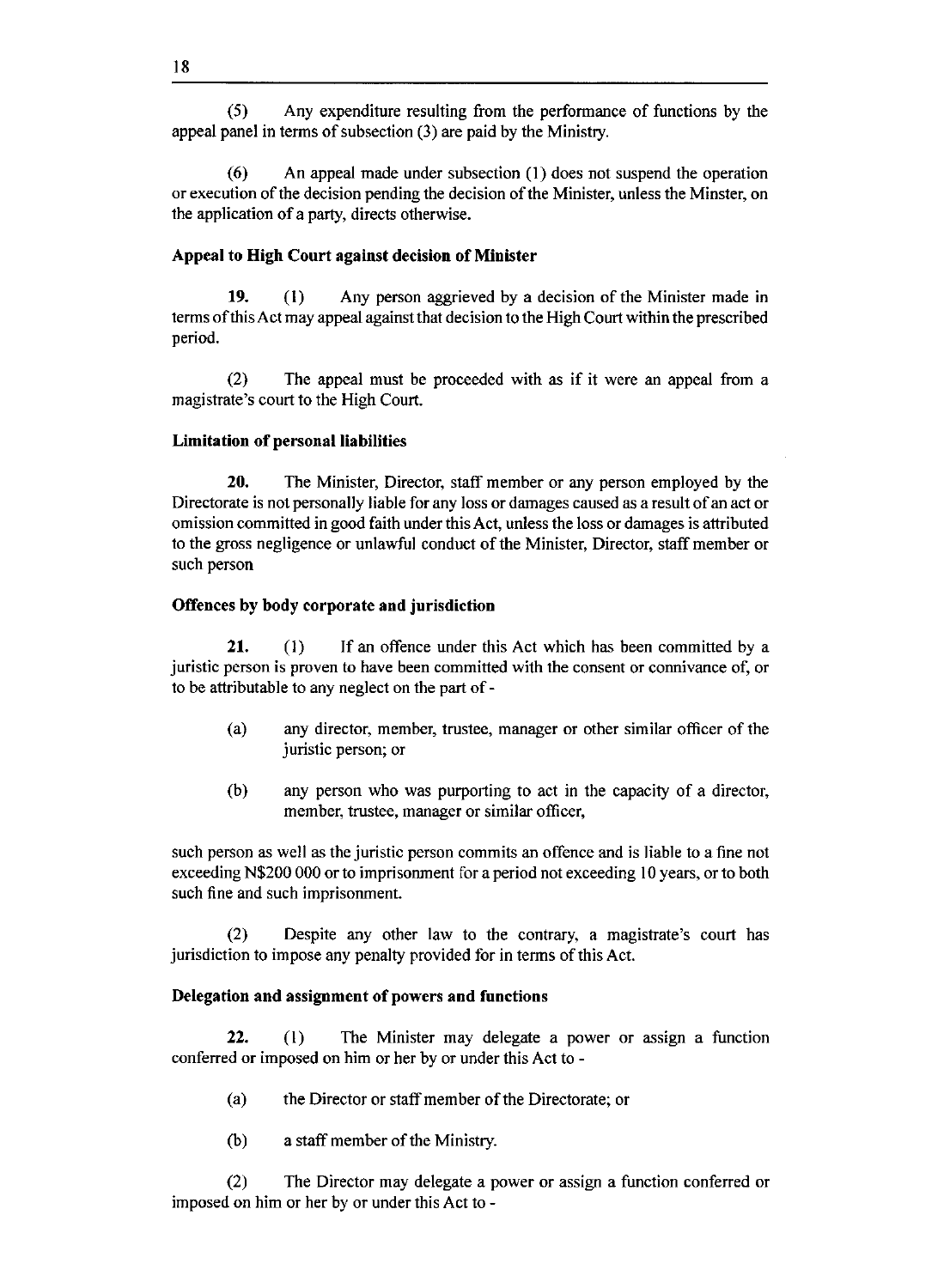- (a) staff member of the Directorate; or
- (b) a staff member of the Ministry.
- (3) A delegation or function referred to in subsection (1) or (2) -
- (a) must be in writing;
- (b) may be made subject to conditions;
- (c) does not prevent the exercise of the power or performance of the function by the Minister or Director himself or herself; and
- (d) may, without any prejudice of a right, be withdrawn by the Minister or Director.

# **Regulations**

**23.** The Minister, after consultation with the Directorate, may make regulations relating to -

- (a) the form and content of applications for access to biological and genetic resources and associated traditional knowledge;
- (b) the requirements to be met by an applicant for an access permit and the application procedures, including the contents and format of application forms.
- (c) the procedures to be followed by the Director to review applications, including the need, if any, to obtain public comment to any application or class of applications;
- (d) the obligations of the Directorate to consult with the local community with regard to an application;
- (e) the procedures to be followed and forms to be used by the Director for issuing any permit;
- (f) the grounds for the denial of any permit issued under this Act;
- (g) the reasons for which the Minister may revoke or cancel any permit issued under this Act, and the procedures to be followed by the Minister;
- (h) the procedures for an aggrieved party to follow to appeal against the decision of the Director;
- (i) the form, terms and conditions and minimum standards of access and benefit sharing agreements;
- G) the minimum requirements of the access and benefit sharing agreements;
- (k) the keeping of access registers by the Directorate;
- (1) the extent of rights of access to information and protection of proprietary information;